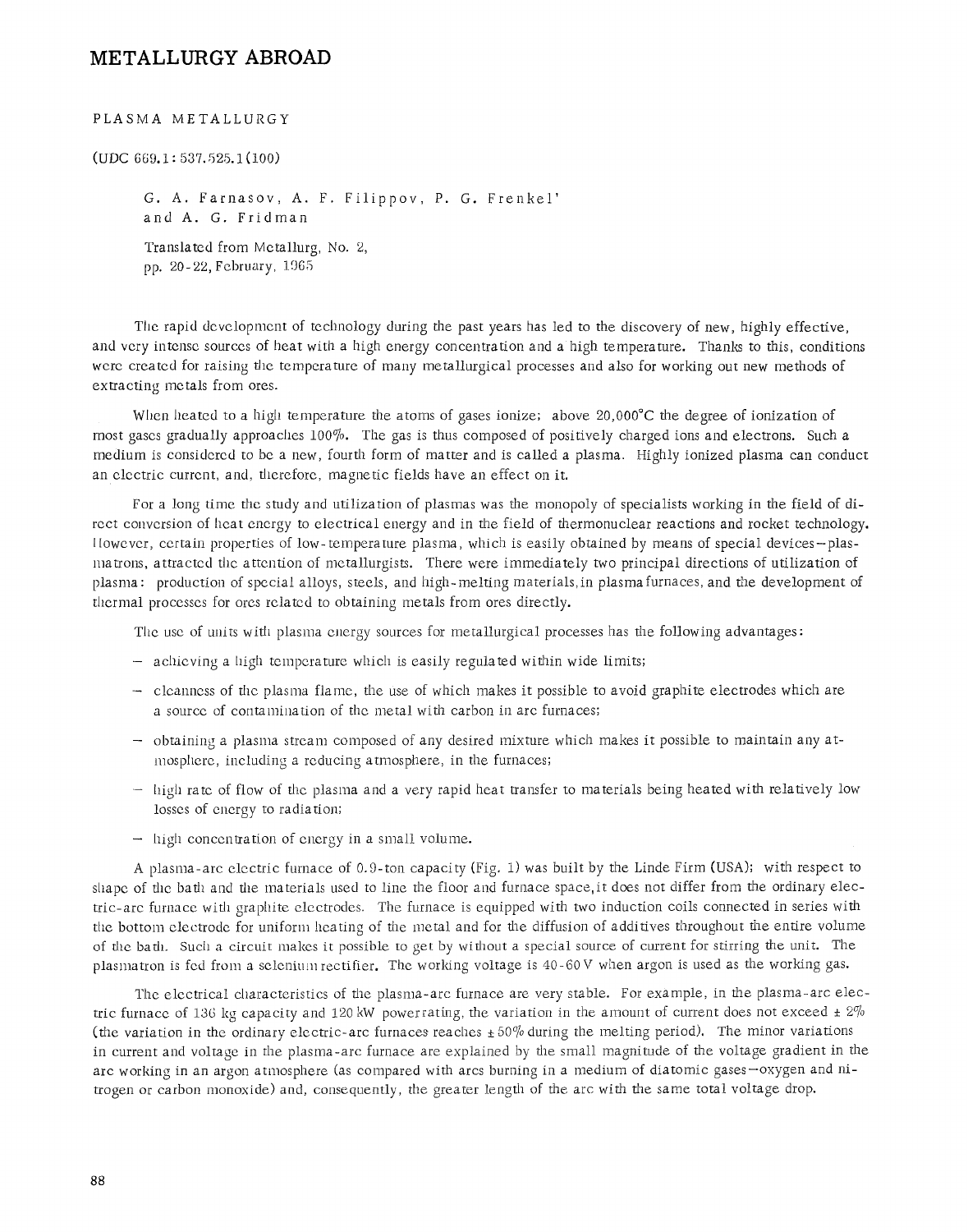

Fig. 1. Diagram of the plasma-arc electric furnace of 0.9-ton capacity: 1) plasmatron; 2) bottom electrode; 3) coil for mixing the molten metal; 4) sand trap; 5)gas-tight cover of the tap hole.



Fig. 3. Plasma melting unit with closed-bottom crystallizer: 1) plasmatron; 2) anode; 3) materialbeing remelted; 4) crystallizer; 5) housing of the unit.



Fig. 2. Plasma-arc electric furnace of 0.9-ton capacity during tapping of a heat.

In the furnace of 0,9-ton capacity (Fig. 2) the length of the plasma flame is 910 mm. Change in its length as a resuIt of caving of the charge has little effect on the nature of combustion of such a long arc. In the plasma-arc electric furnace the nozzle of the plasmatron is located under the arch and remains in this position during the entire heat. The danger of shorting or splashing the plasmatron with molten metal is practically excluded. The strength of the current in the plasmatron is regulated by a simple change in the reactive resistance of the transformer feeding the selenoid rectifier.

The plasma flame cuts a small hole $-$ the "well" $-$ through the charge. In the zone of the anode on the bottom of the well there forms a small bath of superheated molten metal through which energy is transferred to the still unmelted charge by thermal conductivity. The fraction of energy lost by the flame in radiation is small, and, therefore, the durability of the wells of the plasma furnace is not less than that of the arc furnace. The main fraction of energy received by the charge arrives by heat transfer from the zone of the anode; the bottom of the charge therefore melts first. The heat radiated by the molten metal is absorbed by the solid charge; this accelerates melting and protects the lining of the furnace from the effect of an open flame during the initial period of melting, The impossibility of blowing out the flame in the plasma-arc furnace with one plasmatron eliminates the danger of nonuniform erosion of the refractory lining of the wails of the furnace. According to the data of the Linde Firm, the lining of such a furnace of 11.3-kg capacity lasted about 200 heats.

The plasma-arc furnace of 0.9-ton capacity is attended by one steel worker who regulates the power fed to the furnace and watches the cleanness of the surface of the bath; the metal is produced in an inert atmosphere without slag.

The Linde Firm is conducting work on creating plasma furnaces with refractory linings of 2- to 90-ton capacity for production of steel and alloys in ingots. The cost of a plasma-arc furnace is about the same as that of an electric-arc furnace with graphite electrodes. Plasma furnaces of smalI capacity are intended mainly for obtaining high-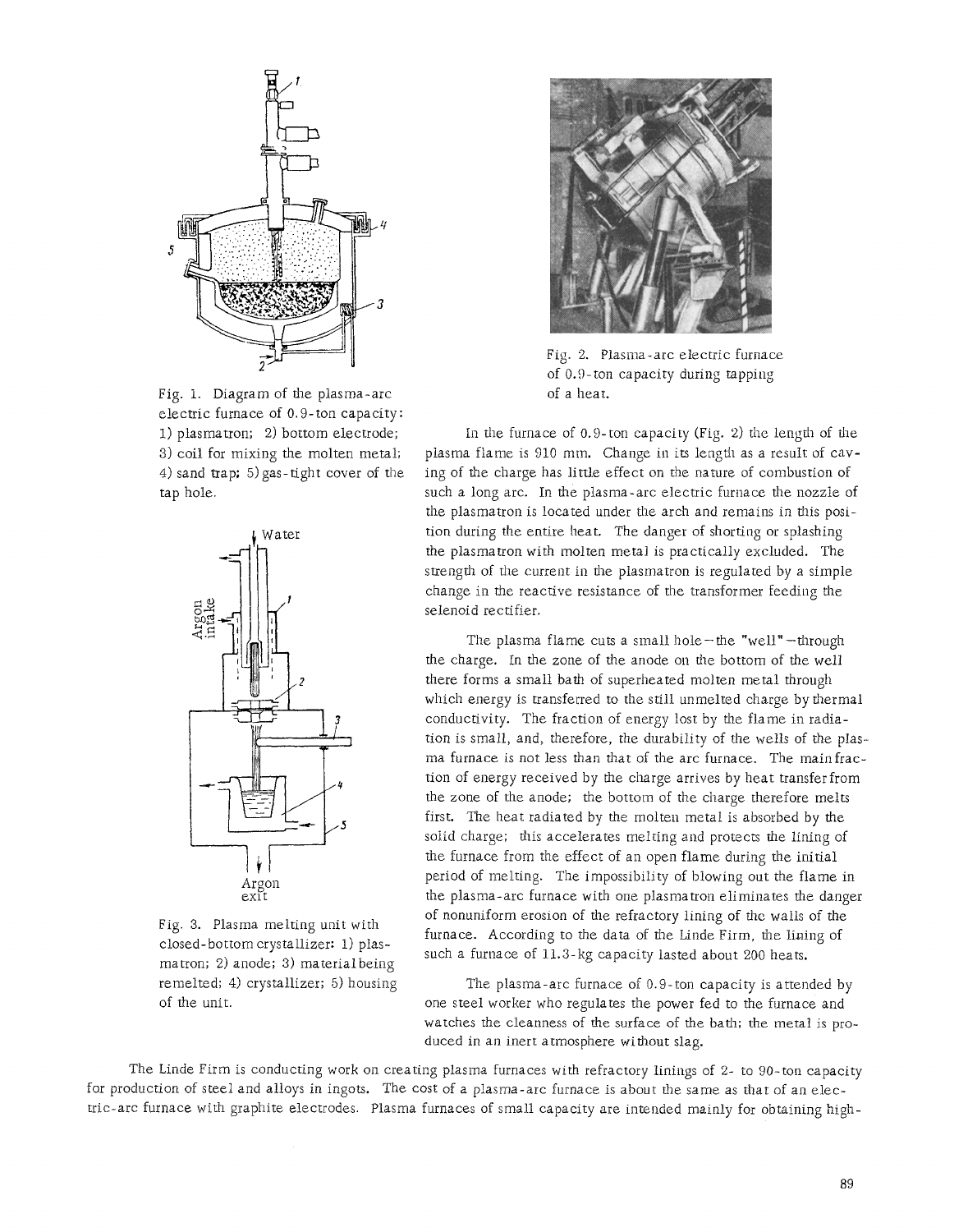



Fig. 5. Fuel-plasma burner: 1) combustion products; 2) water-cooled electrodes; 4) plasma-fuel flame; 4) material being heated.

Fig. 4. Plasma melting unit with an element for withdrawal of the ingot from the crystallizer: 1) plasmatron; 2) electrode being consumed; 3) crystallizer; 4) withdrawal mechanism; 5) housing of the unit.

quality casts, including casts under pressure: the furnace is tilted, and excess argon pressure is created in it, and the metal pours directly into forms fastened to the spout of the furnace. The duration of melting in plasma furnaces is  $75\%$  less than in induction furnaces, while the quality of the metal is considerably higher.

Thanks to the creation in the plasma furnace of a clean neutral atmosphere, the reducing capacity of carbon rises, while nitrogen and hydrogen are removed from the metal in the atmosphere of the furnace which is continuously being renewed. With respect to the content of gases, the steel produced in a plasma furnace is every bit as good as metal obtained from a vacuum induction furnace. The mechanical properties of metal of the plasma heat are also no worse than those of metal from a vacuum induction furnace. The presence of a neutral atmosphere and the absence of slag in the plasma furnace leads to minimum burning out of the alloys:

| Alloying element Cr Ni Si $Mn$ V Ti Al C                        |  |  |  |  |  |
|-----------------------------------------------------------------|--|--|--|--|--|
| Coefficient of assimilation, $\%$ 100 100 100 96 95 85-90 90 86 |  |  |  |  |  |

Still more promising is file use of plasma heating for remelting steels, alloys, and high-melting compounds and metals to obtain an ingot in a copper water-cooled crystallizer. In this case the absence of a refractory lining makes it possible to raise the cleanness of the metal as compared with the plasma furnace proposed by the Linde Firm.

The use of a plasmatron heat source which permits regulation of the rate of melting and the superheating of the metal within very wide limits, favorably distinguishes the unit of this type from the vacuum electric-arc furnaces; they approximate the electron melting units which, other things being equal, are more complex and costly. An experimental plasma furnace of this type with a closed-bottom chill mold (Fig. 3) was set up in 1958 in the GDR. The temperature of the core of the plasma beam in this furnace was not less than 9000°C at a power of 15 kW and an argon input of  $500 \frac{1}{h}$ . The length of the plasma flame was 30 mm with a diameter of the nozzle aperture of 5 mm. Tungsten wire was remelted in the furnace.

A plasma furnace constructed in Czechoslovakia has a crystallizer with a movable bottom (Fig. 4). In this furnace ingots 25 mm in diameter were obtained *from* low-carbon steel, pure iron, chromium, titanium, and from an alloy of Nimonic type. The surfaces of all the ingots with the exception of the last one were clean and bright. The iron ingots were found to be homogeneous without inner defects and with large grains of a single type. The oxygen content in the iron was reduced from 0.15 to *0.0025%,* while in the low-carbon steel it was reduced from 0.030 to 0.0029%.